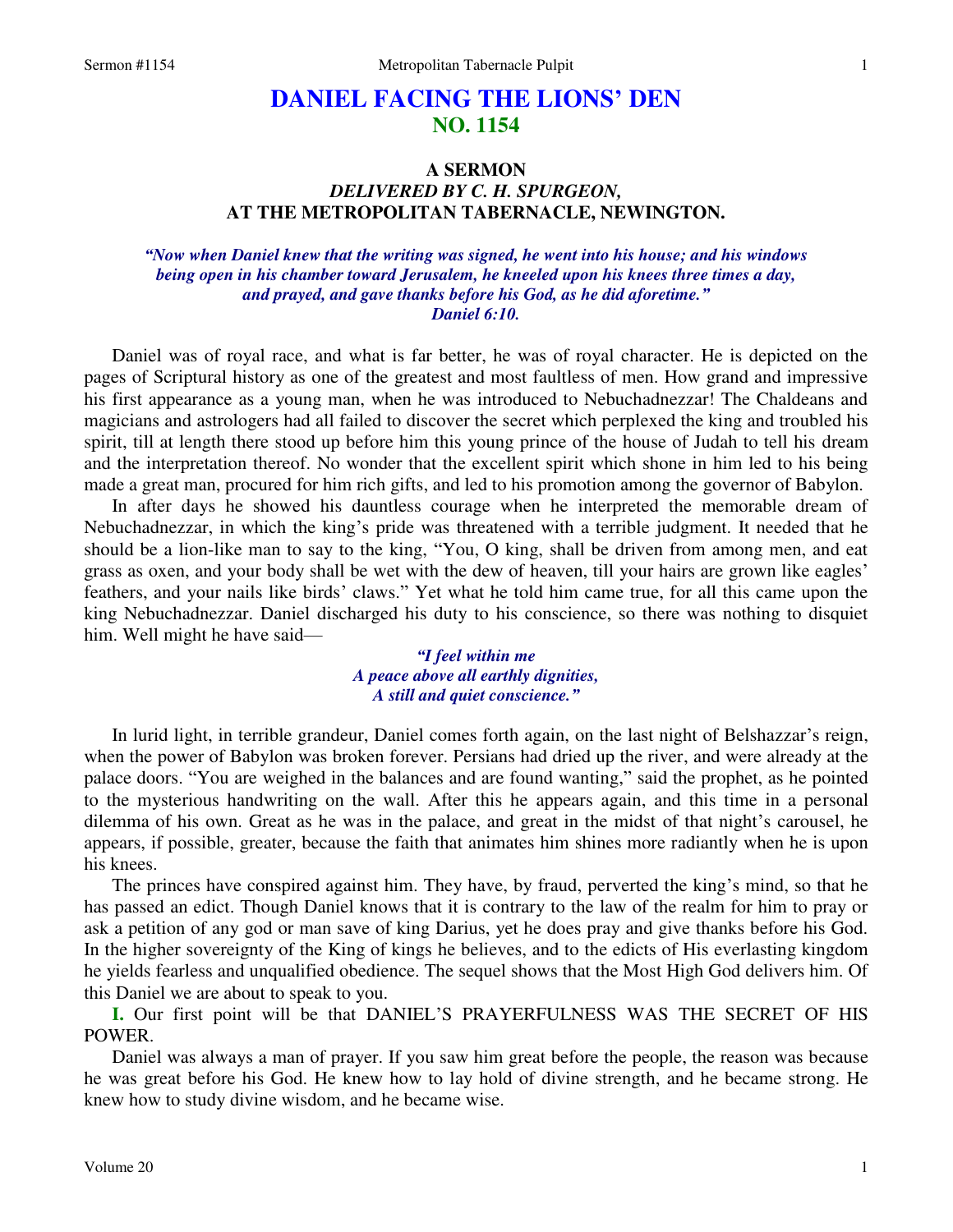We are told that *he went to his house to pray*. He was a great man—the highest in the land consequently he had great public duties. He would sit as a judge probably a large part of the day. He would be engaged in the various state offices distributing the favors of the king, but he did not pray in his office, save of course that his heart would go up in adoration of his God all day long. He was in the habit of going to his house to pray. This showed that he made a business of prayer, and finding it neither convenient to his circumstances nor congenial to his mind to pray in the midst of idolaters, he had chosen to set apart a chamber in his own house for prayer.

I don't know how you find it, but there are some of us who never pray so well as by the old armchair, in that very room where many a time we have told the Lord our grief, and have poured out before Him our transgressions. It is well to have, if we can have, a little room, no matter how humble, where we can shut to the door, and pray to our Father who is in heaven, who will hear and answer.

*He was in the habit of praying thus three times a day*. He had not only his appointed seasons of morning prayer and of evening prayer, as most believers have, but he had his noon-day retirement for prayer, as perhaps only a few have. He was an old man, over eighty years of age at this time, but he did not mind taking three journeys to his house to pray. He was a very busy man. Probably no one here has half so much important business to transact daily as Daniel had, for he was set over all the empire, and yet he found time regularly to devote three stated intervals for prayer. Perhaps he thought that this was prudent economy, for, if he had so much to do, he must pray the more, as Martin Luther said, "I have got so much to do today that I cannot possibly get through it with less than three hours of prayer."

So, perhaps, Daniel felt that the extraordinary pressure of his engagements demanded a proportionate measure of prayer to enable him to accomplish the weighty matters he had on hand. He saluted his God, and sought counsel of Him when the curtains of the night were drawn, when his eyelids opened at the day dawn, as well as when the full sunlight was poured out from the windows of heaven. Blessing the Lord of the darkness, who was also the Lord of the light, Daniel thrice a day worshipped his God.

A singularity in his manner is noticeable here. *He had been in the habit of praying with his windows open towards Jerusalem*. This had been his custom, by long use it had become natural to him, so he continues the practice as heretofore, though it was not essential to prayer, he scorns to make any alteration, even in the least point.

Now that the decree had been signed that he must not pray, he would not only pray, but he would pray just as often as he had done, in the same place and the same attitude, and the same indifference to publicity, with the windows open. Thus openly did he ignore the decree! With such a royal courage did he lift his heart above the fear of man, and raise his conscience above the suspicion of compromise. He would not shut the window because he had been accustomed to pray with it open. He prayed with his window open towards Jerusalem, the reason being that the temple was being built, and if he could not go himself, at any rate he would look that way. This showed that he loved his native land. Great man as he was, he did not scorn to be called a Jew, and everybody might know it. He was "*that* Daniel of the children of the captivity of Judah." He was not ashamed to be accounted one of the despised and captive race. He loved Jerusalem, and his prayers were for it. Hence he looked that way in his prayer.

And I think also he had an eye to the altar. It was the day of symbol. That day is now past. We have no altar save Christ our Lord, but beloved, we turn our eyes to Him when we pray. Our window is open to Jerusalem that is above, and towards that altar whereof they have no right to eat that serve the tabernacle with outward religiousness. We worship with our eyes to Christ. And during that age of symbol Daniel saw by faith the realities that were foreshadowed. His eyes were turned towards Jerusalem, which was the type and symbol of the one Lord Jesus Christ. So he prayed with his window open. I cannot help admiring the open window, because it would admit plenty of fresh air. There is much good in fresh air, the more the better. We do not want our bodies to be sleepy or our senses sluggish, for if they are we cannot keep our souls awake and our spirits lively.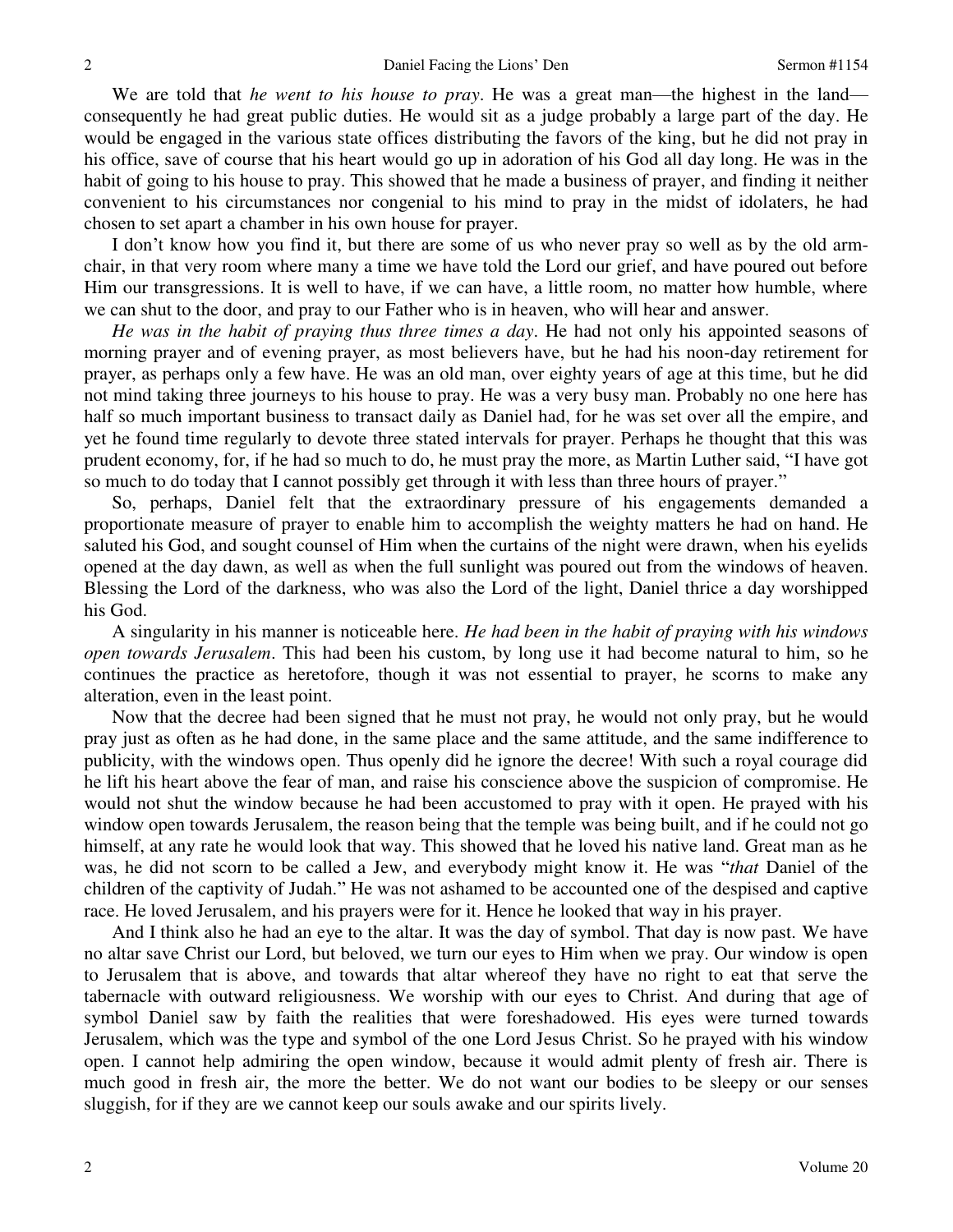And it would appear that *whenever Daniel prayed he mingled his supplication with thanksgiving*. He "prayed and gave thanks." I wonder if he sang a psalm, perhaps he did. At any rate prayer and praise, orisons and paeans, sweetly blend in his worship. He could not ask for more grace without gratefully acknowledging what he had already received. Oh, mix up thanks with your prayers, beloved! I am afraid we do not thank God enough. It ought to be as habitual to us to thank as to ask. Prayer and praise should always go up to heaven, arm in arm, like twin angels walking up Jacob's ladder, or like kindred aspirations soaring up to the Most High.

I will not say more of this feature of Daniel's character. Oh, that we might all emulate it more than we have ever done! How few of us fully appreciate and fondly cultivate that communion with God to which secret prayer, continuously, earnestly offered, is the key and the clue! Could we not all of us devote more time to seeking the Lord in the stillness of the closet greatly to our advantage? Have not all of us who have tried it found an ample recompense? Should we not be stronger and better men if we were more upon our knees? As to those of you who never seek unto the King eternal, how can you expect to find Him? how can you look for a blessing which you never ask for? How can you hope that God will save you, when the blessings He does give you, you never thank Him for, but receive them with cold ingratitude, casting His Word behind your back? Oh, for Daniel's prayerful spirit!

# **II.** We pass on to DANIEL'S DIFFICULTIES, OR THE PRIVILEGES OF PRAYER.

Daniel had always been a man of prayer, but now there is a law passed that he must not pray for thirty days, for a whole calendar month. I think I see Daniel as he reads the writing. Not proud and haughty in his demeanor, for, as a man used to governing, it was not likely that he would needlessly rebel, but as he read it, he must have felt a blush upon his cheek for the foolish king who had become the blind dupe of the wily courtiers who had framed a decree so monstrous. Only one course was open to him. He knew what he meant to do, he should do what he always had done.

Still, let us face the difficulty with a touch of sympathy. He must not pray. Suppose we were under a like restriction? I will put a supposition for a minute. Suppose the law of the land were proclaimed, "No man shall pray during the remainder of this month, on pain of being cast into a den of lions"—how many of you would pray? I think there would be rather a scanty number at the prayer meeting. Not but what the attendance at prayer meetings is scanty enough now! but if there were the penalty of being cast into a den of lions, I am afraid the prayer meeting would be postponed for a month, owing to pressing business, and manifold engagements of one kind and another. That it would be so, not here only, but in many other places, I should be prone to anticipate.

And how about private prayer? If there were informers about, and a heavy reward was offered to tell of anybody who bowed the knee night or morning, or at any time during the day, for the next thirty days, what would you do? Why, some persons will say, "I will give it up." Ah, and there are some who would boastfully say, "I will not give it up," whose bold resolve would soon falter, for a lion's den is not a comfortable place. Many thought they could burn in Queen Mary's days that did not dare to confront the fire, though I think it almost always happened that whenever any man through fear turned back, he met with a desperate death at last. There was one who could not burn for Christ, but about a month afterwards he was burnt to death in bed in his own house.

Who has forgotten Francis Spira, that dreadful apostate, whose dying bed was a foretaste of hell? It is left on record, as a well authenticated narrative of the miseries of despair, though it is scarcely ever read nowadays, for it is far too dreadful for one to think upon. If we quail at suffering for Christ, and evade His cross, we may have to encounter a fiercer doom than the terror from which, in our cowardly panic, we shrunk. Men have declined to carry a light burden, and been constrained to bear a far heavier one. They have fled from the bear, and the lion has met them, they have sought to escape from the serpent, but the dragon has devoured them. To shrink from duty is always perilous. To demoralize yourselves in demoralized times is a desperate alternative. Better to go forward, better to go forward.

Better, I say, even though you may have no armor. The safest thing is to go on. Even if there are lions in front, it is better to go ahead, for if you turn your back the stars in their courses will fight against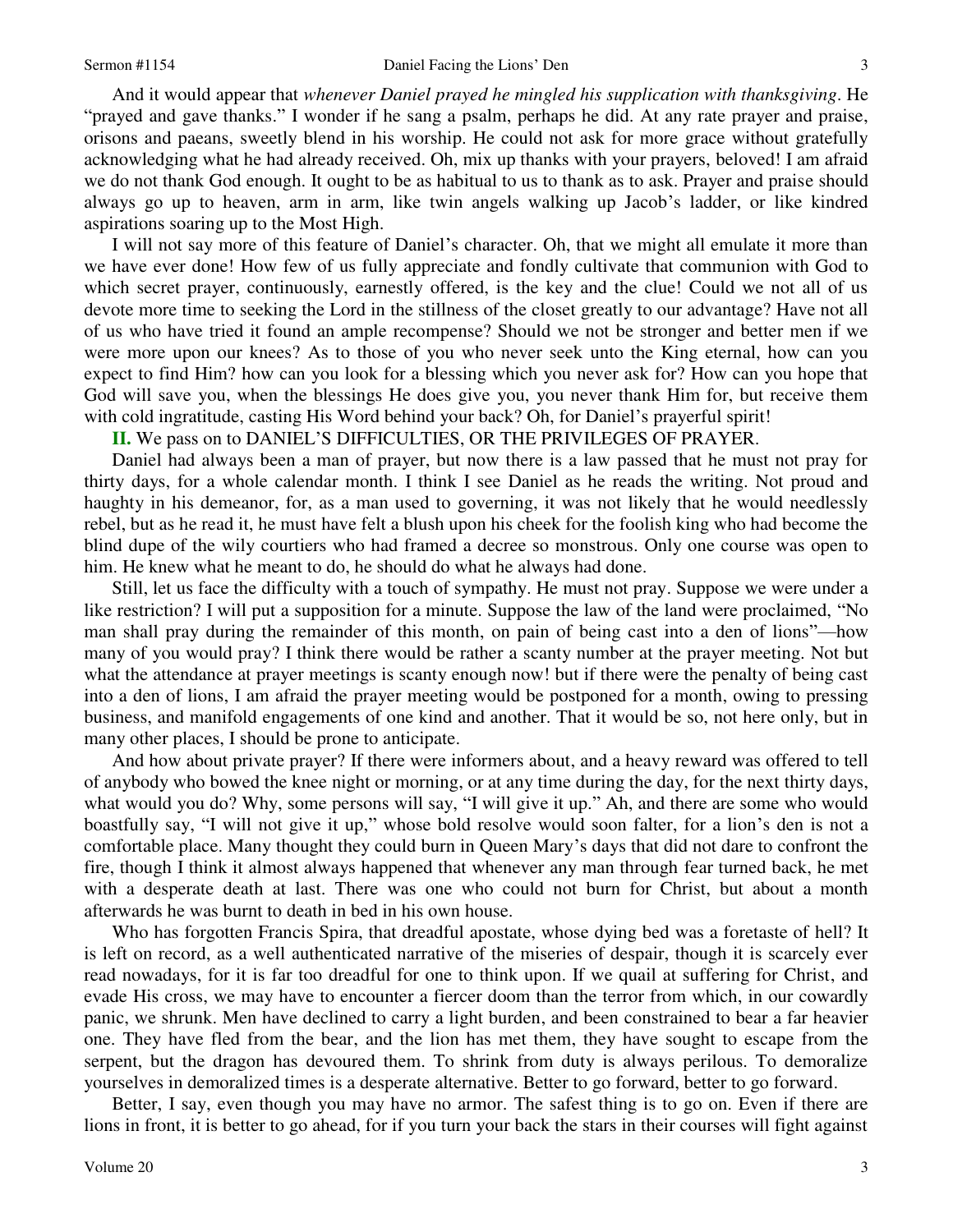you. "Remember Lot's wife!" She looked back, and was turned into a pillar of salt. The apostate is of all creatures the most terrible delinquent, his crime is akin to that of Satan, and the apostate's doom is the most dreadful that can be conceived. Master Bunyan pictures—(what was the man's name? I forget for the moment)—one Turnaway (was it not?) who was bound by seven devils, and he saw him taken by the back way to hell, for he had been a damnable apostate from the faith as it is in Jesus. It may be hard going forward, but it is worse going back.

Now it is a great privilege that we enjoy civil and religions liberty in our favored land, that we are not under such cruel laws, as in other times or in other countries laid restrictions upon conscience, and that we may pray, according to the conviction of our judgment and the desire of our heart. But as I want you to value the privilege very much, I will put a supposition to you. Suppose there was only one place in the world where a man might pray and offer his supplications unto God. Well, I think there is not a man among us that would not like to get there at some time or other, at least to die there. Oh, what pains we should take to reach the locality, and what pressure we would endure to enter the edifice! If there were only one house of prayer in all the world, and prayer could be heard nowhere else, oh, what tugging and squeezing and toiling there would be to get into that one place! But now that people may pray anywhere, how they slight the exercise and neglect the privilege!—

### *"Where'er we seek Him He is found, And every place is hallowed ground."*

 Yet it would argue sad ingratitude, if seeking were therefore less earnest or prayer less frequent. And suppose there was only one man in the world who might pray, and that one man was the only person who might be heard, oh, if there were to be an election for that man, surely the stir to get votes for that man would be far more exciting than for your School Boards or your representatives in Parliament. Oh, to get to that man and ask him to pray for us, what overwhelming anxiety it would cause! When the promoters and directors of railways had shares to dispose of during the old mania, how they were stopped in the streets by others who wished to get them and secure the premiums they carried in the market! But the man who was entrusted with the sole power of prayer in the world would surely have no rest day or night, we would besiege his house with petitions, and ask him to pray for us.

But now that we may each pray for ourselves, and the Lord Jesus waits to hear those who seek Him, how little is prayer regarded! And suppose nobody could pray unless he paid for the privilege, then what grumblings there would be from the poor, what meetings of the working men, because they could not pray without so many pounds of money. And what a spending of money there would be! What laying out of gold and silver to have the privilege of speaking to God in prayer! But now that prayer is free, without money and without price, and the poorest need not bring a farthing when he comes to have audience with God, oh, how prayer is neglected!

Perhaps it would not be a bad thing on some accounts if there could be a law to prevent men from praying, because some would say, "We *will* pray." They *would* pray. They would get over the traces and stoutly protest, "We are not to be kept down, we *must* pray." Suppose I were bound to tell you now that God would not hear your prayers all next week, you would be afraid to abide in your houses, and you would be equally afraid to leave them. You would be scared with terrors in your bed, and you would be afraid to get up and face the perils of moving about. You would say, "Whatever happens, I cannot ask God for His blessing, whatever I do, I cannot expect His blessing on it, for I must not pray." Then, perhaps, you would begin to wish that you could pray. Oh, dear soul, do not live this night through without prayer! Get you to the mercy seat! Let sin be confessed to God. Let pardon be sought, and all the blessings of grace. Do not despise or turn away from that blessed mercy seat which stands open to every soul that desires to draw near unto God.

**III.** Having thus dwelt upon Daniel's difficulty, I now want to draw your attention to DANIEL'S DECISION.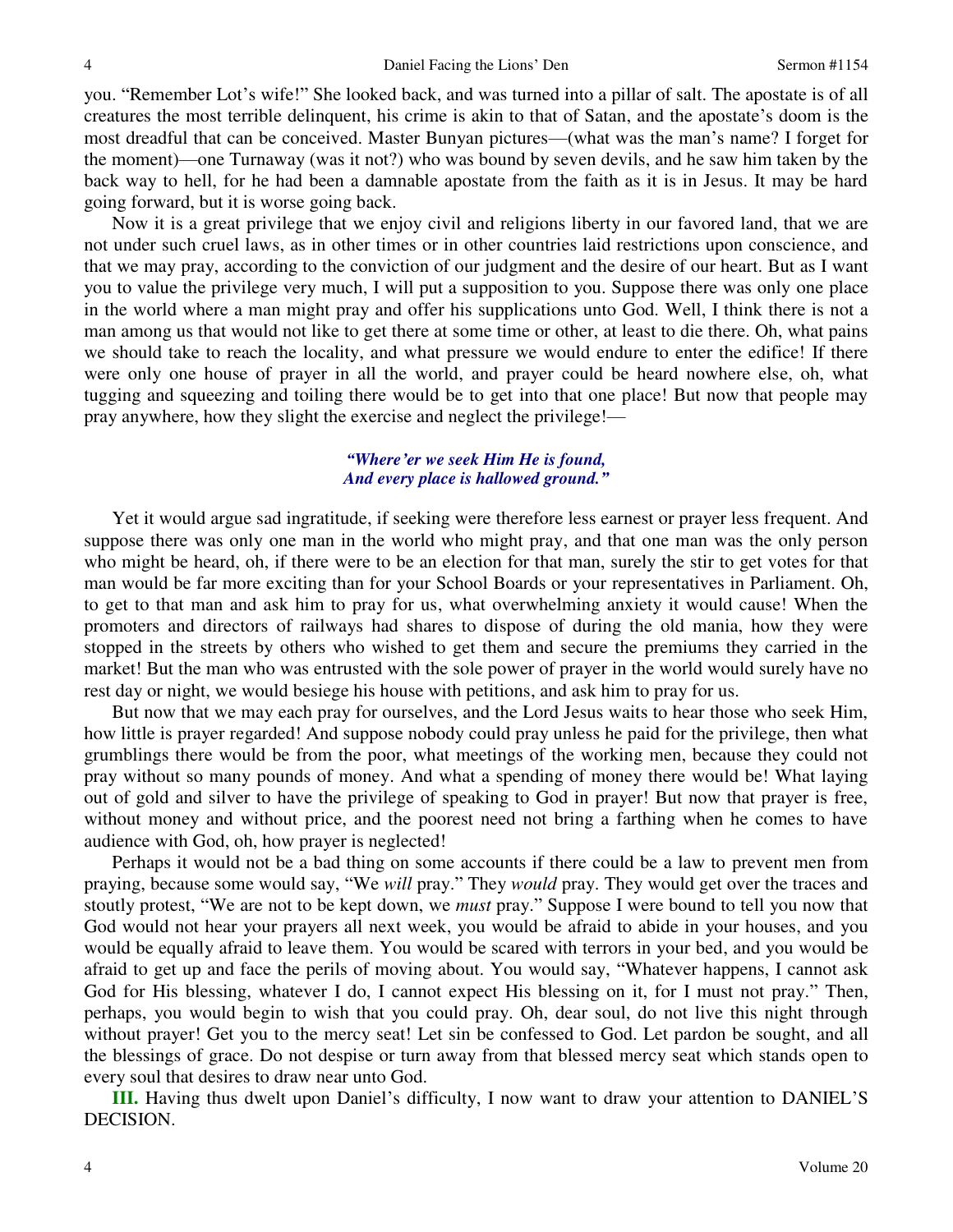The king says he must not pray. Daniel did not deliberate for a single minute. When we know our duty, first thoughts are the best. If the thing is obviously right, never think about it a second time, but straightway go and do it. Daniel did not deliberate. He went to his house and prayed in the morning, he went to his house and prayed at noon, and he retired to his house and prayed at eventide. "He kneeled upon his knees three times a day, and prayed, and gave thanks before his God, as he did aforetime."

I greatly admire one feature in Daniel's decision. He did not alter his accustomed habit in any single particular. Without disguise and without parade he pursued the even tenor of his way. As we have already said, the time was the same, the attitude was the same, the open window was the same. There was no precaution whatever to conceal the fact that he was going to pray, or to equivocate in the act when he was praying. He does not appear to have taken counsel of his friends, or to have summoned his servants, and charged them not to let any intruder come in. Neither did he adopt any measure to escape his enemies. Not one jot of anxiety did he betray. His faith was steadfast, his composure unruffled, his conduct simple and artless.

Doubtless Daniel felt that as he was the greatest man in Persia, if he, a worshipper of JEHOVAH, the God of the Hebrews, failed in any degree, he would set a bad example to others, and greatly discourage any poor Jew who might have grace enough to stand out, provided his example led the way. Persons who occupy high positions should know that God expects more of them than of other people. England expects every man to do his duty, but especially the men that are put to the front. If the standard-bearer fall, how is the battle to hold? Now, Daniel, you are much looked at and watched, God has put you in an eminent place, therefore take care that you do not flinch one solitary jot, go and do as you have been accustomed, though the sky look overcast with clouds of evil omen.

It would have been foolish daring rather than self-possessed courage in Daniel, had he been accustomed ordinarily to shut his window, should he have selected this crisis to open it, and if he had been accustomed to pray twice a day, I do not see why he should go now and pray three times, but he did as aforetime, it was his habit, and he would not be put out of it. He would show that his conscience was obedient to God, and owed no allegiance to man. He could not and would not yield anything through menace. What a despot might lay down as law, a degraded sycophant might accept as equity, but a just man is proof against the corruption of an unjust judge.

It might be asked, perhaps, "Should not Daniel obey the king?" Certainly kings' laws are to be respected, but any law of man that infringes the law of God is, *ipso facto,* null and void at once. It is the duty of every citizen to disregard every law of earth which is contrary to the law of heaven. So Daniel felt that whatever he owed to his temporal sovereign, he owed to his God a vast deal more. "But should not a man take care of his life? Life is valuable, should he run such a risk?" Remember that if a man were to lose his soul, in order to save his life, he would make a wretched bargain. If a man lost his life to save his coat he would be a fool, and a man who loses his soul to save his life is equally a fool, and more so still. So Daniel felt that the risk of being put into a den with lions was nothing to the risk of being put into hell, and so he chose the smaller risk, and in the name of God he went straight on.

And I will tell you what Daniel would have said, if he lived in these days and had he been like some of my brethren—I mean like some of my brethren in the ministry—clergymen of a political church, by law established. He would have said, "This is not quite right! The decree of his Majesty's Privy Council is utterly at variance with my creed. But you see I occupy a position of great usefulness, and would you have me give up that position of usefulness that I hold, to let these governors and counselors, that are all such bad fellows, have the entire management of the realm? Everything will go wrong if I do not compromise my profession. Although it perhaps may not be quite consistent with conscience, it is pardonable in the light of policy, and thirty days will soon pass away, so for the sake of your usefulness," he would have said to himself, "for the sake of your *usefulness,* you had better stop where you are."

Oh, I have heard men who teach little children to repeat the words, "In my baptism I was made a member of Christ, a child of God, and an inheritor of the kingdom of heaven," and who know that that is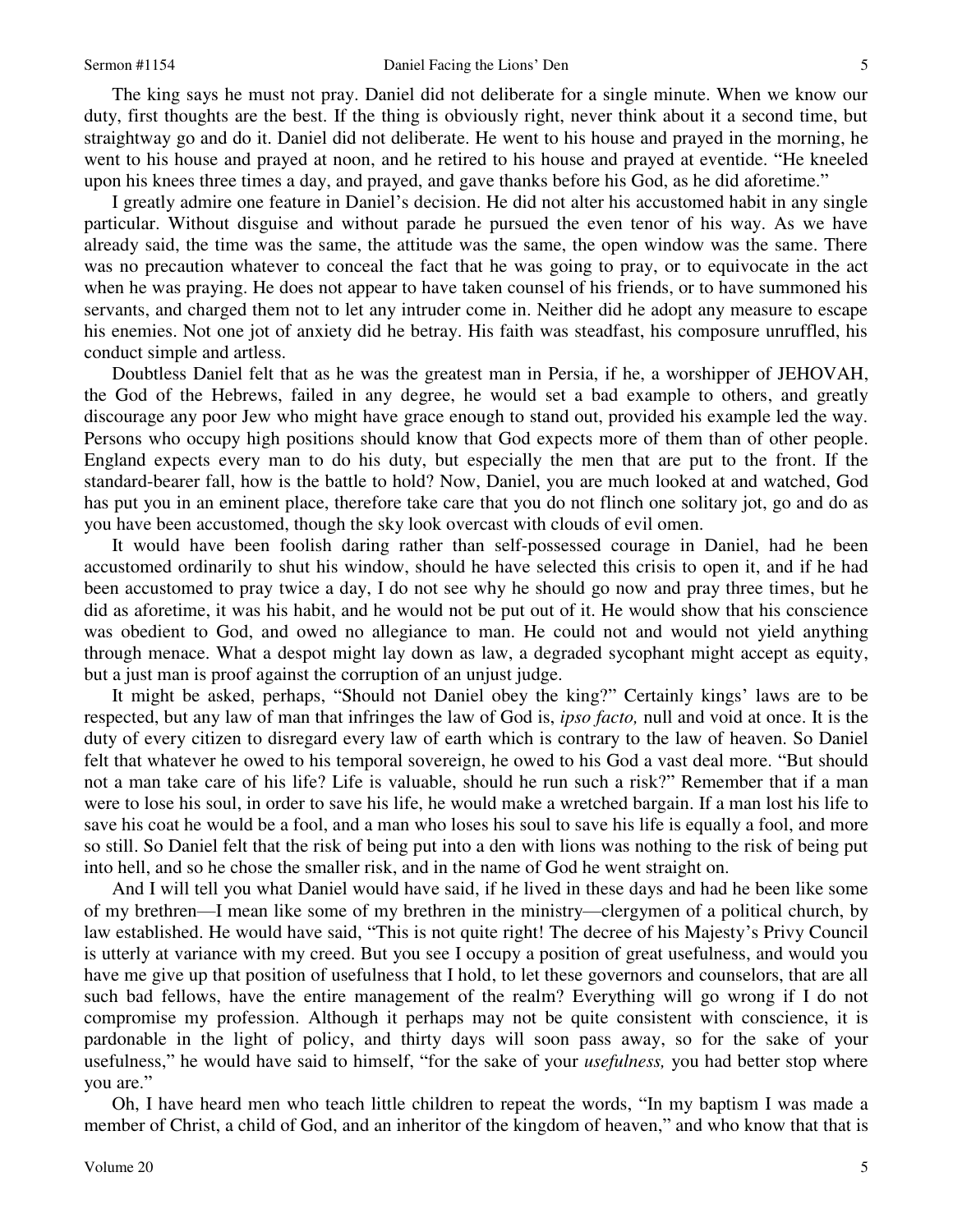a lie, and yet they stick in their un-protestant church, and say, "I remain here because of my usefulness"—my *precious* usefulness!—"for if I were to go out of the church I should be leaving it to those bad persons who are in it." To know that as long as I am there, I am in complicity with men who are dragging back the church to Romanism, as fast as ever they can, and yet they say, "I am so useful, and I should injure my usefulness"! In the name of Almighty God, are we to do evil that good may come? If I thought I could save every soul in this place, or do any other stupendous thing by making the slightest compromise with my conscience, I dare not in the sight of the living God do it, for so I have not been taught by the Spirit of God. Consequences and usefulness are nothing to us, duty and right—these are to be our guides. These were Daniel's guides. The empire of Persia might go wrong, Daniel could not help that, he would not go wrong himself. It might be that these villainous courtiers and lords of the council might have the sway. Be it so. Leave God to manage them. It was not for Daniel even for thirty days, to give up prayer.

"Ah, but," they would say, "you can pray in your heart, you need not bow the knee, you can pray in your soul." But it will not do to sell principle, or to trifle with strict integrity and sterling truth in the smallest degree. Every jot and tittle has its intrinsic value. Our bold Protestant forefathers were of a different breed from the present race of temporizing professors. Talk you of apostolic succession! By what strange process you suppose that Fuller, Ridley, Latimer, Donue, and the like worthies, did transmit their miters and their benefices to the craven seed who now hold their titles and enjoy their livings, we are at a loss to understand. The identification baffles us. Do they inherit the same spirit, defend the same doctrines, or observe uncompromising allegiance to the same Gospel? We think not. It seems to us that progenitors and progeny are wide apart as the poles.

If Jesus Christ were here today, there are plenty of people who would sell Him for two groats, they would not need thirty pieces of silver, but would sell Him for a smile of patronage or a nod of approbation. Oh that we had back the old Covenanters who would not swerve an inch! Look at John Bunyan when they bring him up before the magistrates and tell him he must not preach! "But I will preach," said he, "I will preach tomorrow by the help of God." "But you will be put in prison again." "Never mind, I will preach as soon as I get out." "But you will be hanged, or kept in prison all your life." "If I lie in prison," said he, "till the moss grows upon my eyelids, I can say nothing more than this, that with God's help, I will preach whenever I get a chance."

Do not tell me that these are non-essentials. To men that will follow the Lamb whithersoever He goes, even the opening or the shutting of a window, if need be, is essential. Be jealous over what are called "trifles." They may be mere straws, but they show which way the wind blows. We want the race of grand old bigots back again. We have been howling at bigots these many years and praising up universal "charity," which means nothing else than denying that there is any truth in the world to defend, or any army of saints in which to enlist. A Protestant, on one occasion was bidden to bow down before the cross when he was about to be knighted, and many others did so. "It is only a form, you know," they said. "But," said he, "by God, I won't." And they called him, "By God," and afterwards others who stood out boldly in the same way were called "By Gods," or "Bigots." So that tone of refusal has become a term of reproach. Here is a grandest bigot of all! Daniel is his name. He *will* pray. They will throw him into a lions' den. "The bigoted fool!" Ah, yes, but God did not discountenance his unswerving uprightness. He had said before his God that he would do the right, and the right thing he did, whatever might happen.

Young men and young women, I would like you to go to school before Daniel and learn to say, "Whatever happens, we cannot lie, cannot do the wrong thing, we cannot believe what men teach us, when contrary to God's teaching, we cannot give up prayer and personal holiness, whether there be a lions' den or no lions' den. We will stand fast by that for God's own sake." May that same spirit come back to Englishmen, and if it ever does, then I guarantee you the shavelings of Rome will need to pack up and get straight away, for it is the bending men, the willow men, that will sell truth at any price. Oh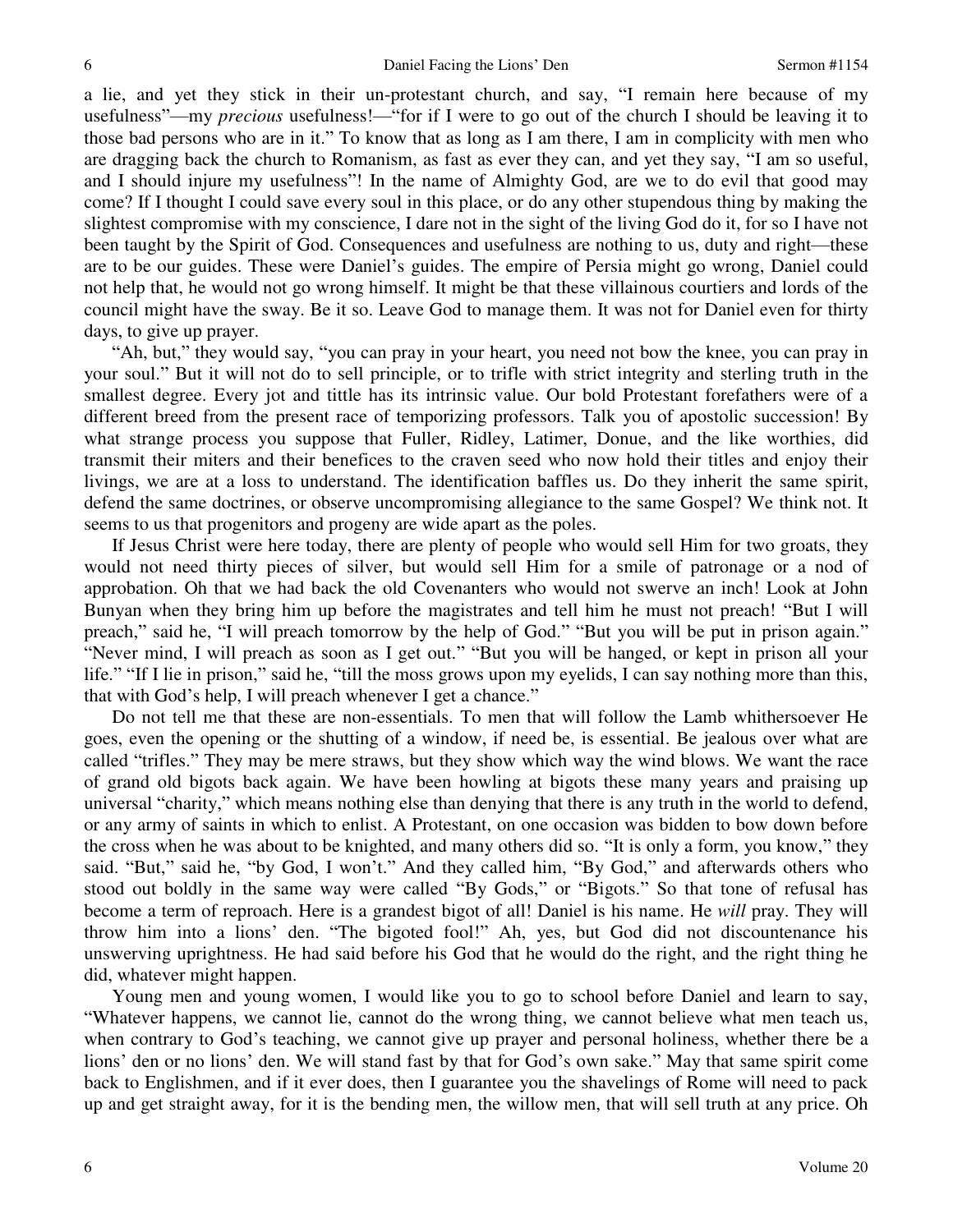that we may learn to sell it at no price, but to stand fast like pillars of iron for God, for Christ, for truth, for every holy thing!

Now I fear I ought to say, before I leave this series of reflections, that there are some who have no decision of character at all because they are not Christians. Some men are Christians, perhaps, though they have not decision enough to avow it—sneaking Christians! They have, they say, with their heart, but never with their mouth, confessed Christ. They have never been baptized as He bids them, and as they ought to be, according to His Word. And there are some that have made a profession, but it is a smuggled profession. Their friends at home hardly know it, and they do not want them to know it. Oh, if I enlisted in Her Majesty's service, and had my regimentals given me to wear, I would wear them. I should not like to have them packed away and go about in other clothes, for I should be afraid of being taken up as a deserter. There are others who dishonor their profession, and do not live as they should. And there are those who, if they were persecuted, would speedily throw off their profession. They can go with Christ with silken slippers over smooth-shaven lawns, but as to walking through mire and mud with Him, that they cannot do. Oh for the heart of a Daniel, every one of us, to follow Christ at all hazards.

#### **IV.** Our last point is DANIEL'S DELIVERANCE.

With that we will conclude. The evil that threatened Daniel did come. He was to be put into a lions' den, and into a lions' den he was put. So, young man, you say, "I will not do wrong." You hope to escape unscathed. Yet it may be that you will be discarded by your friends, and discountenanced by your associates. Expect it, go through it. If you are a tradesman, and by saying you will not submit to an evil custom of the trade you will become a loser, be willing to be a loser, expect that the lions' den will be there, and that you will be put into it.

Daniel came there, but there was not a scratch upon him when he came out of it. What a splendid night he must have spent with those lions! I do not wonder that in after days he saw visions of lions and wild beasts, it seems most natural that he should, and he must have been fitted by that night passed among these grim monsters to see grand sights. In any case he must have had a glorious night. What with the lions, and with angels all night to keep him company, he was spending the night-watches in grander style than Darius. And when he came out the next morning, so far from being a loser, he was a gainer. The king approved him, admired him, loved him. Everybody in the city had heard that Daniel had been put into the lions' den. He was a great man, and it was like putting the Prime Minister into the lions' den. And when he came out, with what awe they looked upon him! The king was not regarded as half so much a god as Daniel. Daniel had a smooth time of it afterwards. The counselors never troubled him again, the lions had taken care of them. There would be no more plotting against him. Now he would mount to the highest place in the empire, and no man would dare to oppose him, for very dread of the same fate that had fallen upon his enemies and accusers. So Daniel had to the end of his days smooth sailing to the port of peace.

Now, believe me, to be decided for the right is not only the right thing but the easiest thing. It is wise policy as well as true probity. If you will not yield an inch, then somebody else must move out of the way. If you cannot comply with their proposals, then other people will have to rescind their resolutions. So you will find that, if you suffer, and perhaps suffer severely at first, for decision of character, you will get speedy recompense for all you endure, and a grand immunity in the future. There will be an end to the indignities that are offered you. If it is not obstinacy, but real conscience that prompts you, you will rise to a position which otherwise you could not have attained. The opposition, so strong against you at first will very likely lead to your enemies endorsing your views, and the dishonor you have meekly to bear will be followed by a deference flattering to your vanity, if not perilous to your future consistency. Only put your foot down *now,* be firm and unfaltering *now*. If you yield today, you will have to yield more tomorrow.

Give the world an inch, and it will take many an ell. Be resolved, therefore, that no inch you will give, that to the lions' den you would sooner go than there should be equivocation, prevarication, or